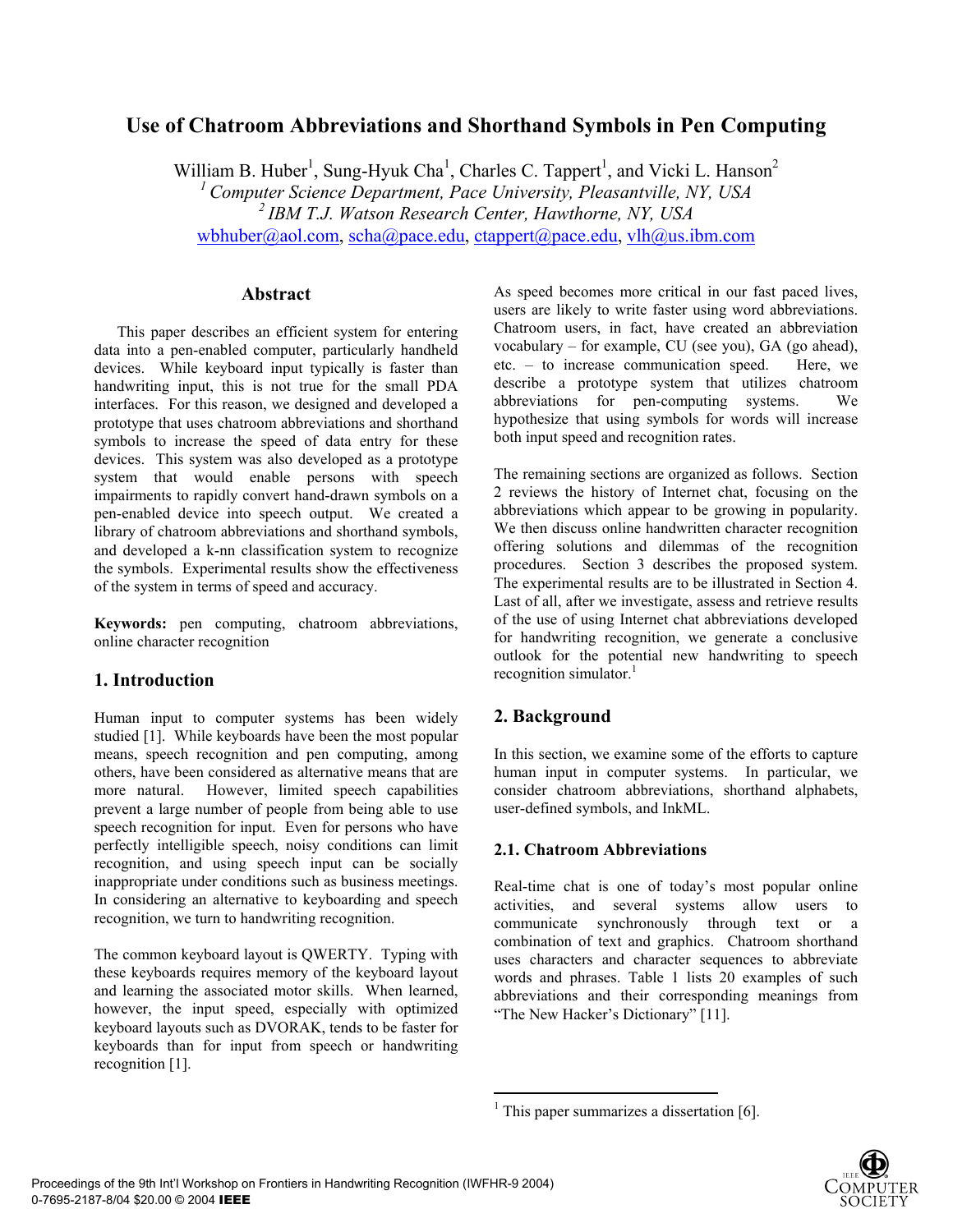| Abbr        | <b>Word/Phrase</b>      | Abbr         | <b>Word/Phrase</b>     |  |  |
|-------------|-------------------------|--------------|------------------------|--|--|
| <b>IMHO</b> | In my humble<br>opinion | <b>BRB</b>   | Be right back          |  |  |
| <b>BCNU</b> | Be seeing you           | LOL          | Laughing out loud      |  |  |
| <b>BTW</b>  | By the way              | <b>CU</b>    | See you                |  |  |
| <b>BYE</b>  | End the<br>conversation | <b>CUL8R</b> | See you later          |  |  |
| <b>ENQ</b>  | Are you busy?           | <b>ROTF</b>  | Rolling on the floor   |  |  |
| <b>FWIW</b> | For what it's<br>worth  | TTYL         | Talk to you later      |  |  |
| <b>FYI</b>  | For your<br>information | <b>TTFN</b>  | Ta-ta for now          |  |  |
| <b>FYA</b>  | For your<br>amusement   | B4           | <b>Before</b>          |  |  |
| GA          | Go ahead                | <b>AFK</b>   | Away from keyboard     |  |  |
| HHOJ        | Ha ha only joking       | <b>NHOH</b>  | Never heard of him/her |  |  |

**Table 1. Examples of Chatroom Abbreviations.** 

#### **2.2. Shorthand in Pen Computing**

Shorthand is any brief, rapid system of writing that may be used in transcribing, or recording spoken words [5]. Perhaps the two most popular shorthand alphabets used in Personal Digital Assistants (PDAs) are Graffiti [9], used in the Palm OS devices, and Papyrus Allegro [10], used in Microsoft OS devices. These alphabets allow for the writing of anything, and they are designed for ease of learning and speed of input. In this study we use the Allegro alphabet (Figure 1). Each Allegro letter is written with a single stroke (pen down to pen up) – thus, i and j are not dotted, and t and x are formed without raising the pen [4].



**Figure 1. Allegro alphabet.** 

The chatroom abbreviations described above can be made using the Allegro alphabet symbols. We added chatroom abbreviations to further speed the input by using abbreviations for words and phrases. This combination of chatroom symbols and Allegro allows for even faster input of anything users want to write.

#### **2.3. User-defined symbols**

A third type of symbol that we will use is applicationdependent, user-defined symbols. For instance, we could have a set of user-defined symbols for hearing impaired persons, for medical diagnosis, for stock market transactions, etc. The user-defined symbols we use here in our prototype system are reasonably general. Several symbols are derived from mathematics, such as "<" and ">" indicating less and more, respectively. Some, for example "ily" (derived from signed handshape for "I love you"), are similar to chatroom abbreviations. Others, such as "Z" meaning "sleep" are from common associations.

The total inventory of symbols consists of the Allegro alphabet and the user-defined symbols. The user-defined symbols must be chosen carefully because there are tradeoffs between these symbols and the Allegro alphabet. For example, the user-defined symbols must be sufficiently unlike the Allegro symbols in order to maintain reasonable recognition accuracy. Also, the number of user-defined symbols should be limited for ease of learning and remembering, as well as for recognition accuracy.

#### **2.3. InkML**

We briefly mention *InkML*, which is currently under development by W3C [7], because it represents a standardization of digital ink format that is essential for applications such as that proposed here. *InkML* can store representations of hand-drawn digital ink on pen-enabled devices. For instance, in addition to the pen position over time, *InkML* allows recording of information about transducer device characteristics and detailed dynamic behavior to support applications such as handwriting recognition and authentication.

#### **3. Proposed Recognition System**

The proposed system has two phases: training and recognition. Figure 2 shows the GUI for these tasks. There are two modes of training, one for the Allegro alphabet and the other for the user-defined symbols. For the latter, users are asked to draw a single stroke and provide the truth (correct character, word, or phrase). The program then records the stroke with its truth into the reference set in the *InkML* format or rejects it if it finds a similar stroke with another meaning.

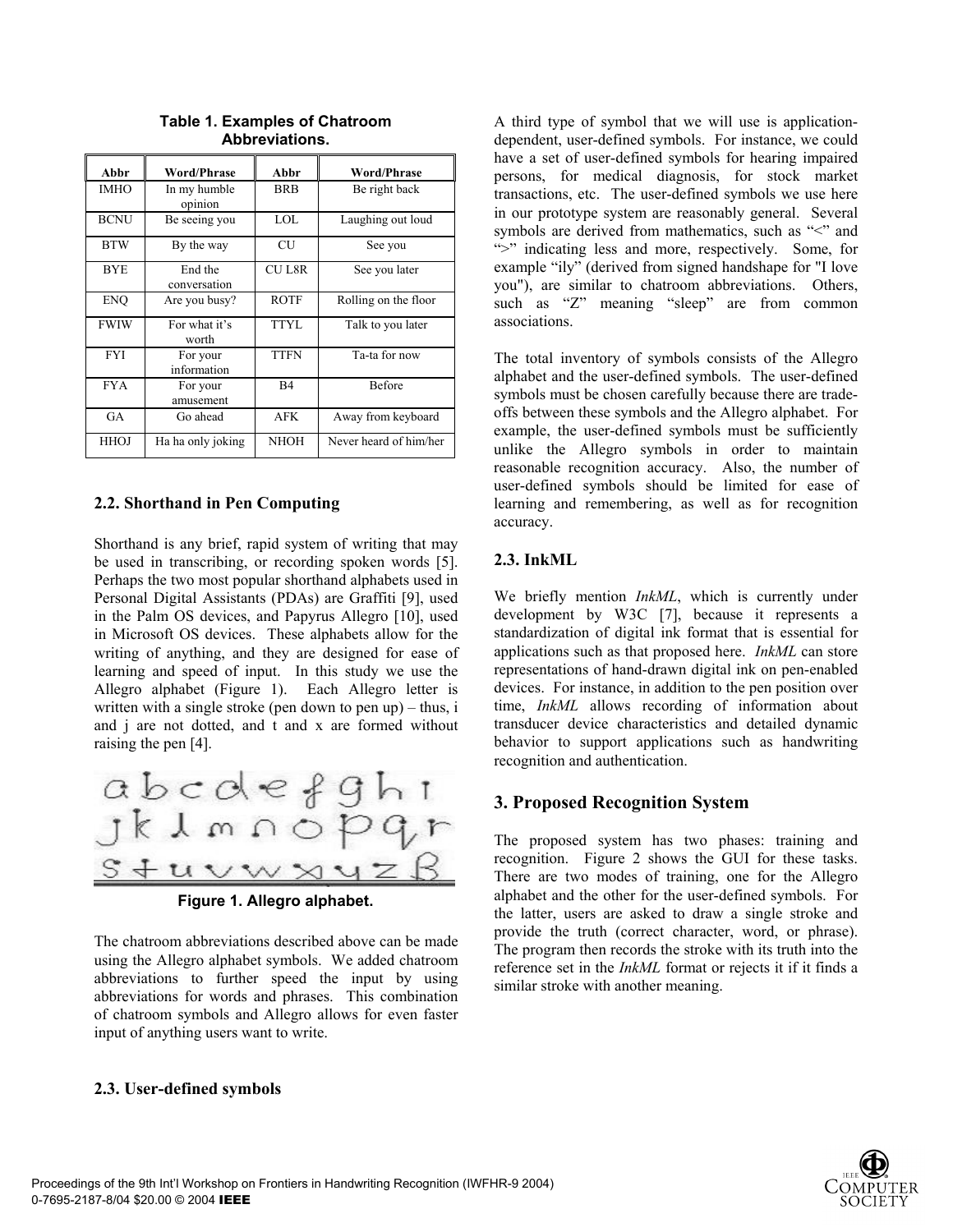

**Figure 2. The prototype GUI.** 

In the recognition phase, users can write a combination of allegro and user-defined symbols but they must indicate mode shifts between the two with the toggle "Mode" button (shown at the bottom of the GUI in Figure 2) with feedback provided to the user (left panel shows "Allegro off" and right shows "Allegro on"). Thus, it is possible to use the same symbol with two different meanings, one meaning in the allegro mode and one in the user-defined mode, as illustrated in the figure with the "a" symbol. The recognition system uses this mode information to direct the recognizer to either the allegro or the userdefined library of symbols. The approximate stroke sequence matching technique [2, 3] is used to recognize the symbols using the k-nearest neighbor classifier. This technique uses eight stroke directions, numbered 0-7, beginning with the left-to-right direction labeled 0, and ordered counter clockwise. For debugging purposes, the sequence of stroke directions is shown in the GUI – for example, the sequence on the right panel, that is "6666222110076676," corresponds to the most recent input symbol "n" and shows the direction sequence of the stroke as down (direction 6), up (direction 2), curving to the right (direction 0), and finally down (direction 6). Upon recognition, the recognized symbol is displayed on the screen and saved in the sentence accumulator. When the desired sentence input is complete, the user touches the 'Speech' button (shown in the top portion of the GUI in Figure 2) to display the full sentence and speak it. A flow diagram of the procedure is shown in Figure 3.



### **Figure 3. Procedure of the shorthand recognition system.**

Figure 4 shows the 65 symbols defined by one user. For each of these user-defined symbols we present the corresponding keyboard symbol(s), the meaning of the symbol, and a handwriting representation of the symbol with an indication of the stroke direction.

| $\,<$                     | More       | ۷        |             | Tell              | $\overline{\phantom{0}}$ | $_{1/}$                     | Lunch             | l<br>А             | V    | Very                 | ᠷ.   |
|---------------------------|------------|----------|-------------|-------------------|--------------------------|-----------------------------|-------------------|--------------------|------|----------------------|------|
| >                         | Less       | Ľ        |             | Work              | $\overline{\phantom{a}}$ | $^{\hspace{-0.1em}(\!a\!)}$ | Where are<br>you? | يو                 | W    | Water                | W    |
| $\overline{\mathcal{C}}$  | Number one | v        |             | Vacation          | ←                        |                             | How are<br>you?   | ←                  | m    | Me                   |      |
| $\overline{\phantom{a}}$  | When       | →        | hl          | How's life?       | Q                        | $\overline{c}$              | To                | Z                  | ILY  | I love you           | ـىلە |
| $^{+}$                    | Why        |          | Ü           | Yes               | ∧                        | О                           | Smell             | e                  |      | Be careful           | ←    |
| T                         | Where      | ↑        | ∩           | No                | ψ                        | О                           | Sunny             | 7                  | r    | Cross                | Ρ    |
| $\backslash$              | How        |          |             | Hello             | ↑                        | Z                           | Sleep             | $\overline{\zeta}$ | u    | You                  | لما  |
| (                         | What       | ۷        | pl          | Please            | لجلحا                    | Δ                           | I understand      | €                  | LOL. | Laughing<br>out loud | ₩    |
| $\mathcal{E}$             | Ouestion   | k        | Ζ           | Name              |                          | Λ                           | Good              | 7                  | Ω    | And                  | 54   |
| $\widetilde{\phantom{m}}$ | Now        | ヲ        | V           | Very well         | ∧⊿                       | $\vee$                      | Bad               | $\vee$             | a    | Morning              | /∆   |
| 1                         | Stop       |          | Х           | I am sorry        |                          | tc                          | Take care         | 4<br>Ъ             | S    | So                   |      |
| $\backslash$              | Go         | K        | $_{\rm b/}$ | <b>Breakfast</b>  | 1<br>b                   |                             | Stand up          |                    |      | Rainy                | پ    |
| Btw                       | By the way | R,       | s/          | Snack             | Ş                        | ba                          | Bacon             | つめ                 |      | Back                 |      |
| w                         | With       |          | d           | Dinner            |                          | eg                          | Eggs              | د                  | \$   | Money                | ⊕    |
| ba                        | Bacon      | চাং<br>A | re          | Reading           | ه ۱٦                     | da                          | Daughter          | ↞                  | nm   | Nice to meet<br>you  | M    |
|                           | Of course  |          | Λ           | Must              |                          | ∛                           | Wake up           |                    | em   | Excuse me            | ĸ٣   |
|                           |            |          | hw          | How's<br>weather? | Ŵ                        | he                          | help              | W<br>V             |      |                      |      |

**Figure 4. User defined library of shorthand words/phrases.**

### **4 Experimental results**

In order to assess the effectiveness of the proposed system relative to existing models in terms of speed and

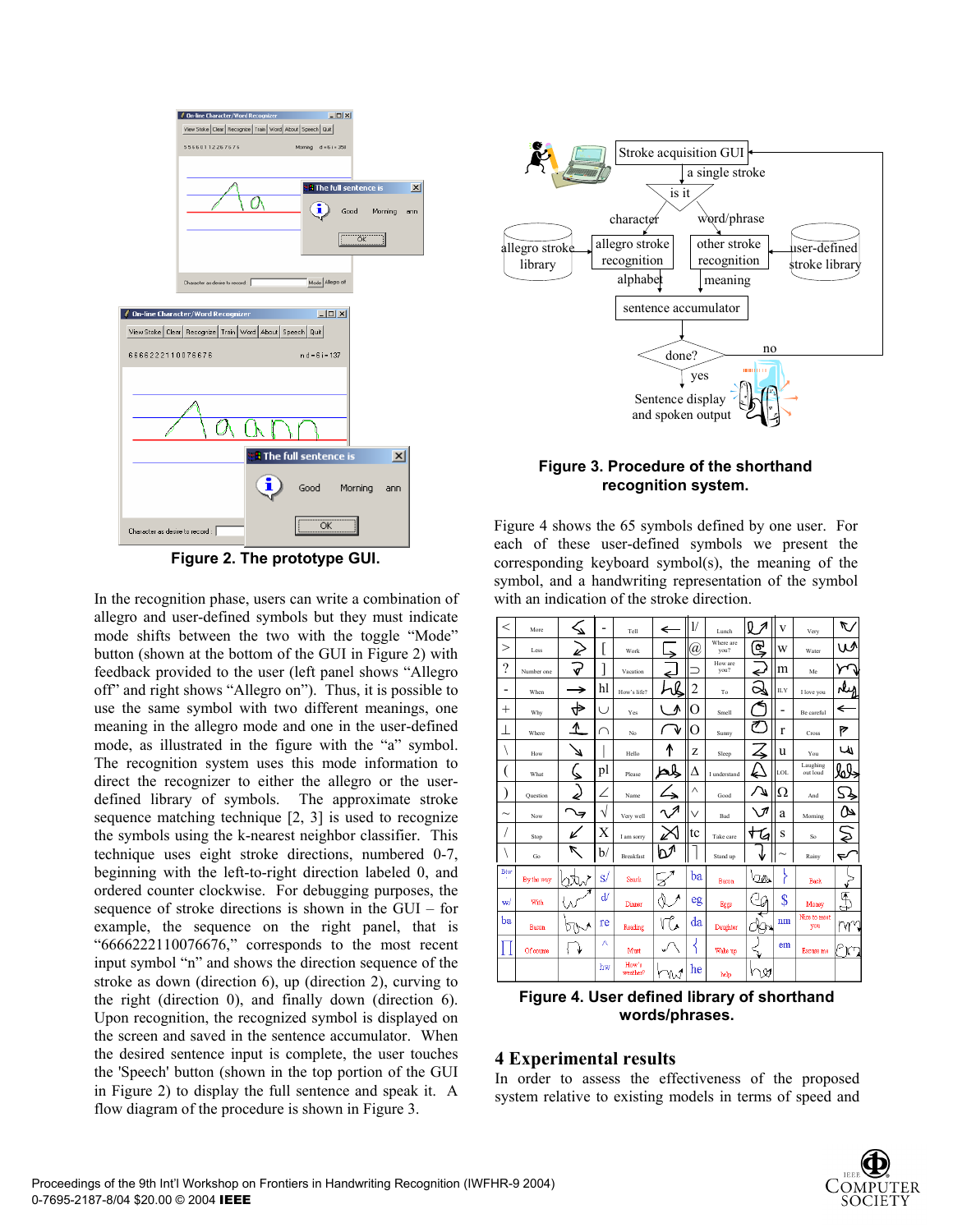accuracy, we completed two experiments with the person who had created the symbols shown in Figure 4.

The first experiment evaluated the time for the user to enter sentences in four modes: typing on a standard keyboard, tapping with a stylus on a handheld "soft" keyboard, drawing the complete sequences of alphabet symbols on a pen-enabled device (in this case, an IBM ThinkPad TransNote, a pen-enabled laptop), and finally drawing the sequence of proposed shorthand symbols on the pen-enabled device. The writer input four sentences ten times in each of these four modes, and the time to input each sentence was recorded. The four sentences were derived from sample cases from a book for learning German [8]. For clarification of the shorthand mode, we show the sequences of shorthand symbols corresponding to the four sentences (cases) in Figure 5. Table 2 presents the experimental results, the average time to enter each sentence in each mode. The speed of sentence input using the proposed shorthand symbols is not much greater than standard keyboard input.<sup>2</sup> Notice on the  $4<sup>th</sup>$  case, the reversing user-defined "m" symbol means "wrong".

Case  $# 1 - I$  am sorry, you must stop reading. Shorthand-symbols:  $\boxtimes \cup \wedge \swarrow \vee$ Case  $#2$  – Please go and help my daughter. Shorthand-symbols:  $\Delta L \setminus \Omega$ , her  $\cap$  do. Case  $#3$  – Good morning, I smell eggs and bacon. Shorthand-symbols:  $\wedge$   $\alpha$  +  $\circ$   $\circ$   $\circ$   $\circ$   $\circ$   $\circ$ Case #4 - Tell me what's wrong with you?<br>Shorthand-symbols:  $\leftarrow \forall \forall$  ( $\forall \forall$  ( $\forall$ )

**Figure 5. The four case sentences in the proposed shorthand system.** 

| Sentenc<br>e | <b>Standard</b><br>PC.<br>Keyboar<br>d | "Soft"<br>Keyboard<br><sub>on</sub><br>Handheld | Pen<br>Longha<br>nd | Pen<br>Shorthan<br>d |
|--------------|----------------------------------------|-------------------------------------------------|---------------------|----------------------|
| Case $#1$    | $3.92$ sec                             | $>$ 30 sec                                      | 8.50 sec            | 3.92 sec             |
| Case $#2$    | 3.75 sec                               | $>$ 30 sec                                      | 8.67 sec            | 4.17 sec             |
| Case $#3$    | $5.03 \text{ sec}$                     | $>$ 30 sec                                      | 9.89 sec            | 7.39 sec             |
| Case $#4$    | $4.39 \text{ sec}$                     | $>$ 30 sec                                      | 8.88 sec            | $6.78$ sec           |
| Mean         | 4.27 sec                               | $>$ 30 sec                                      | 8.98                | 5.56 sec             |
| times        |                                        |                                                 | sec                 |                      |

**Table 2. Average time to enter each sentence in each mode.** 

The second experiment was a performance evaluation. For each input, the recognizer stores the  $1<sup>st</sup>$ ,  $2<sup>nd</sup>$ ,  $3<sup>rd</sup>$ ,  $4<sup>th</sup>$ , and  $5<sup>th</sup>$  choices. We computed the accuracy of the handwriting recognizer program for each of these five choices. The 100 symbols used in this experiment were comprised of the 26 alphabet characters + digits 1 to 9 + the 65 user-defined symbols that were stored in the library. The user from the previous experiment drew 10 instances of each symbol on the prototype GUI system. Recognition accuracy was obtained by using a previously developed string matching method [2, 3]. With these 100 symbols the performance was 86% first choice. When looking at the other choices, accuracy increased 100% when the correct symbol was within the top five choices. These results are shown in Table 3. Thus, although the first choice was not always correct, the correct symbol was always within the top five choices. This suggests that improvement in future versions can be enhanced by allowing users to take advantage of the multiple choices or by developing a syntactic postprocessor that could automatically do so.

| Table 3. Performance evaluation. Shown |
|----------------------------------------|
| is the percentage of time in which the |
| correct symbol is recognized when the  |
| cumulative choices are taken into      |
| consideration.                         |

| Choice | Accuracy  |
|--------|-----------|
|        | 86.5%     |
|        | 92.0%     |
|        | 96.4%     |
|        | 97.7%     |
|        | $100.0\%$ |

## **5 Conclusions and Future Work**

This paper describes a unique system of chatroom abbreviations and shorthand alphabet symbols in pen computing, and verifies that it is more efficient than several existing alternatives for computer input. The speed of sentence input using the proposed shorthand symbols is comparable to that of standard keyboard input and is considerably faster than state-of-the-art handheld input modes. The handwriting recognizer does a reasonably good job of recognizing the symbols of the proposed system. Furthermore, we anticipate that a syntactic postprocessor will resolve most of the classification errors and thus make a stronger case that this accuracy is sufficient for a usable system.

Future work should involve eliminating the mode shift to speed input, developing a syntactic postprocessor to increase recognition accuracy, and creating a more userfriendly GUI. For the GUI we recommend using a high-



 2 Larger experiments are planned to establish more meaningful statistical results.